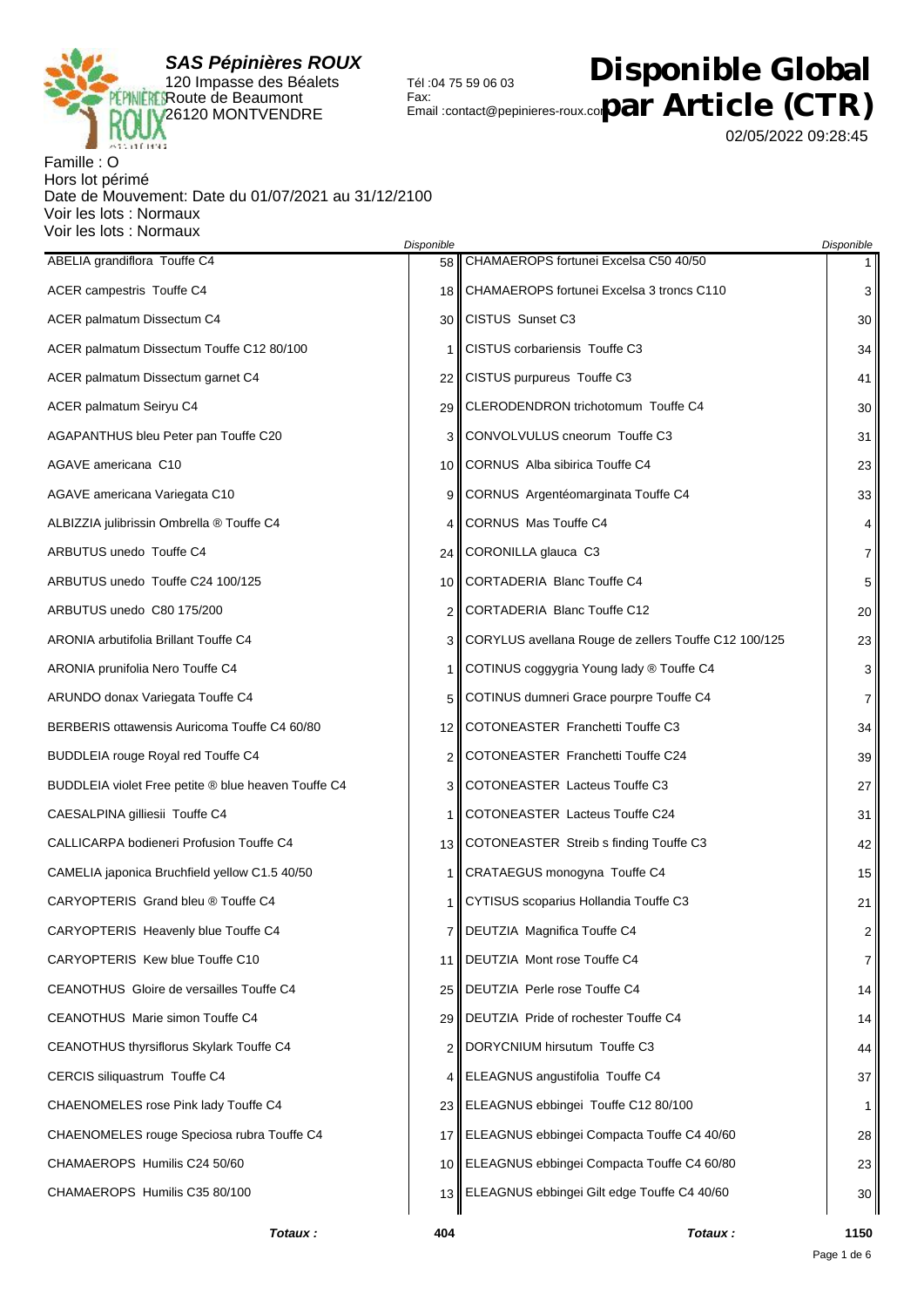|                                                      | Disponible |                                                      | Disponible     |
|------------------------------------------------------|------------|------------------------------------------------------|----------------|
| ELEAGNUS umbellata Touffe C4                         |            | 43    LAGERSTROEMIA indica Red imperator C4          | 4              |
| ERIOBOTRYA japonica Touffe C35 125/150               |            | 6   LAURUS nobilis Touffe C4                         | 2              |
| ERIOBOTRYA japonica Coppertone ® 1/2 Tige C45 12/14  |            | 2   LAVANDULA angustifolia Anna C2                   | 34             |
| ESCALLONIA Organensis -rose-Touffe C4                |            | 3    LAVANDULA angustifolia Anna C5                  | 13             |
| EUCALYPTUS Baby blue Touffe C4                       |            | 8   LAVANDULA angustifolia Grosso C2                 | 4              |
| EUCALYPTUS Baby blue Touffe C10                      |            | 9    LAVANDULA stoechas Regal splendour C2           | 70             |
| EUCALYPTUS France bleu ® Touffe C4                   |            | 5   LAVANDULA stoechas Tiara 'fair10' C2             | 13             |
| EUCALYPTUS Gunni 1/2 Tige C12                        |            | 10    LAVANDULA stoechas Tiara 'fair10' C5           | 3              |
| EUCALYPTUS Gunni Touffe C12 80/100                   |            | 7    LAVANDULA x intermedia Dutch C5                 | 139            |
| EUONYMUS alatus Touffe C7 60/80                      |            | 1    LAVATERA olbia Burgundy wine Touffe C4          | 57             |
| EUONYMUS europaeus Touffe C4 60/80                   |            | 43    LIGUSTRUM Texanum Touffe C4 60/80              | 10             |
| EUONYMUS fortunei Dart's blanket Touffe C4           |            | 50    LIGUSTRUM japonicum Touffe C4 60/80            | $\mathbf{1}$   |
| EUONYMUS japonicus Argenteomarginata Touffe C4 40/60 |            | 2   LIGUSTRUM japonicum Touffe C12 100/125           | $\mathbf{1}$   |
| EUONYMUS japonicus Bravo Touffe C4 40/60             |            | 2   LIGUSTRUM lucidum Tricolor Touffe C4 60/80       | 1              |
| FARGESIA murielae C3 30/40                           |            | 2   LIGUSTRUM lucidum Tricolor Touffe C4 80/100      | 2              |
| FORSYTHIA Lynwood gold Touffe C4                     |            | 31   LIGUSTRUM ovalifolium Touffe C3 80/100          | 71             |
| FREMONTODENDRON California glory Touffe C3           |            | 3   LIGUSTRUM ovalifolium Auréum Touffe C4 40/60     | 40             |
| FREMONTODENDRON Tequila sunrise Touffe C3            |            | 5   LIGUSTRUM ovalifolium Auréum Touffe C4 60/80     | 39             |
| GAURA Blanche C2                                     |            | 206   LIGUSTRUM ovalifolium Auréum Touffe C12 80/100 | 18             |
| GAURA siskiyou Pink C2                               | 21         | LONICERA fragantissima Touffe C3                     | 15             |
| GENISTA porlock Touffe C3                            |            | 14   LONICERA nitida Touffe C3 30/40                 | 26             |
| HIBISCUS syriacus Eleonore Touffe C4                 |            | 54   LONICERA nitida Touffe C3 40/60                 | 75             |
| HIBISCUS syriacus Helene blanc et roug Touffe C4     |            | 3   LONICERA nitida Maigrum C2                       | 33             |
| HIBISCUS syriacus Marina bleu Touffe C4              |            | 24   LONICERA pileata C2                             | 7              |
| HIBISCUS syriacus Oiseau bleu Touffe C12             |            | 1   LONICERA pileata Touffe C3 30/40                 | 10             |
| HIBISCUS syriacus Woodbridge Touffe C4               |            | 32   LONICERA tatarica Hack s red Touffe C3          | $\overline{2}$ |
| HYDRANGEA arborescens Annabelle ® Touffe C4          | 1          | LOROPETALUM chinensis Fire dance Touffe C4           | 7              |
| HYDRANGEA arborescens Pink annabelle ® Touffe C4     |            | 2   LYCIUM barbarum Goji C3                          | 7              |
| HYDRANGEA macrophylla Lanarth white Touffe C3        |            | 17    MAGNOLIA grandiflora 1/2 Tige C45 10/12        | 5              |
| HYDRANGEA macrophylla Soeur thérèse Touffe C3        |            | 33    MAGNOLIA grandiflora Touffe C80 175/200        | 4              |
| HYDRANGEA paniculata Kyushu Touffe C12               |            | 1    MAGNOLIA soulangeana Touffe C4 60/80            | $\mathbf 1$    |
| HYDRANGEA paniculata Sundae fraise® C4               |            | 2    MAGNOLIA soulangeana Genie C12 125/150          | 3              |
| HYDRANGEA paniculata Vanille fraise ® Touffe C4      |            | 20    MAGNOLIA soulangeana Genie Touffe C24 125/150  | 10             |
| <b>HYPERICUM hookerianum Hidcote Touffe C4</b>       |            | 16    MAGNOLIA soulangeana Stellata Touffe C12 60/80 | 4              |
| ILEX Nellie stevens Touffe C4 40/60                  |            | 2    MAGNOLIA soulangeana Stellata Touffe C12 80/100 | 11             |
| LABURNUM anagyroïdes Touffe C4                       |            | 4    MAGNOLIA soulangeana Susan Touffe C4 40/60      | 8              |
| LAGERSTROEMIA indica Coccinea Touffe C24 125/150     |            | 6    MALUS purpurea Coccinella Touffe C12            | $\mathbf{1}$   |
| LAGERSTROEMIA indica Dragibus C4                     |            | 11    MALUS purpurea Coccinella ® Touffe C4          | 16             |
| LAGERSTROEMIA indica Dynamite C4                     |            | 28    NANDINA domestica C4 40/60                     | 9              |
|                                                      |            |                                                      |                |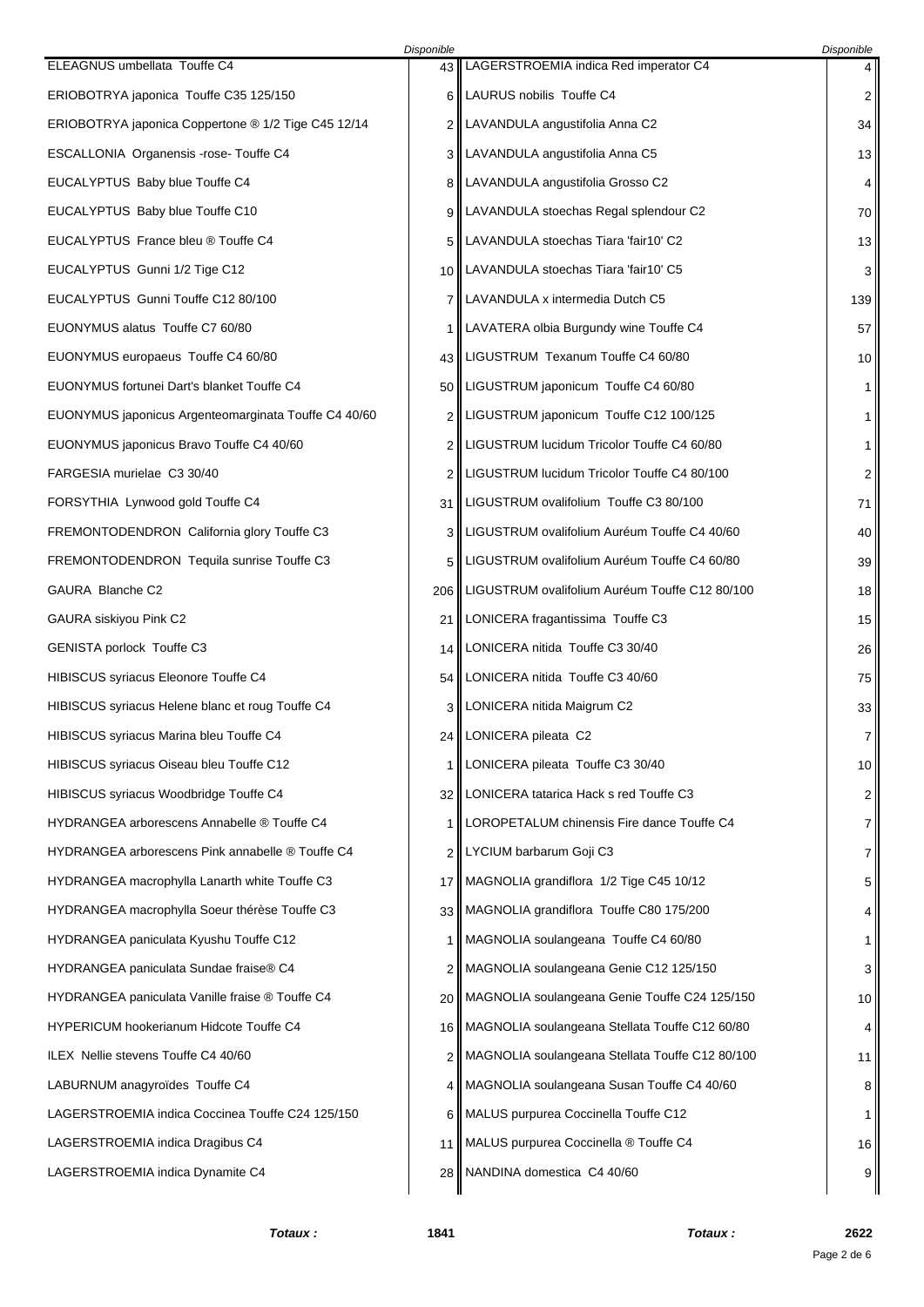|                                                        | Disponible |                                                           | Disponible |
|--------------------------------------------------------|------------|-----------------------------------------------------------|------------|
| NANDINA domestica Fire power C4 30/40                  | 9          | OLEA europeana Tanche C3                                  | 36         |
| NERIUM oleander Album plenum Touffe C7                 | 4          | OSMANTHUS burkwoodii Touffe C4 40/60                      | 43         |
| NERIUM oleander Angiolo pucci Touffe C7                | 5          | OSMANTHUS heterophyllus Touffe C4 40/60                   | 13         |
| NERIUM oleander Antoine compact Touffe C3              | 17         | PEROWSKIA atriplicifolia Touffe C3                        | 3          |
| NERIUM oleander Antoine compact Touffe C7              | 5          | PEROWSKIA atriplicifolia Blue spire Touffe C3             | 103        |
| NERIUM oleander Claudia Touffe C50 125/150             | 1          | PEROWSKIA atriplicifolia Little spire Touffe C4           | 56         |
| NERIUM oleander Colisé Touffe C3                       | 4          | PHILADELPHUS Belle etoile Touffe C4                       | 26         |
| NERIUM oleander Emile sahut Touffe C3                  | 29 I       | PHILADELPHUS simple Coronarius Touffe C4                  | 14         |
| NERIUM oleander Emile sahut Touffe C35 125/150         | 4          | PHILADELPHUS simple Natchez Touffe C4                     | 9          |
| NERIUM oleander Emile sahut Touffe C50 125/150         | 1          | PHILLYREA angustifolia Touffe C4 40/60                    | 23         |
| NERIUM oleander Geant des batailles Touffe C3          | 10         | PHLOMIS fructicosa Touffe C3                              | 25         |
| NERIUM oleander Geant des batailles Touffe C35 125/150 | 6          | PHORMIUM tenax Touffe C12                                 | 1          |
| NERIUM oleander Geant des batailles Touffe C50 125/150 | 1          | PHORMIUM tenax Multicolor Touffe C35                      | 10         |
| NERIUM oleander Géant des batailles Touffe C7          | 7          | PHORMIUM tenax Purpureum Touffe C12                       | 9          |
| NERIUM oleander Harriet newding Touffe C7              | 5          | PHOTINIA fraseri Carré rouge Touffe C4 60/80              | 1          |
| NERIUM oleander Iles de capri Touffe C3                | 4          | PHOTINIA fraseri Red robin Touffe C4 40/60                | 3          |
| NERIUM oleander Maestro Touffe C3                      | 13         | PHOTINIA fraseri Red robin Touffe C4 60/80                | 11         |
| NERIUM oleander Magaly Touffe C3                       | 9          | PHOTINIA fraseri Red robin C5 80/100                      | 191        |
| NERIUM oleander Maurin des maures Touffe C7            | 3          | PHOTINIA fraseri Red robin C10 100/125                    | 29         |
| NERIUM oleander Mme planchon Touffe C3                 | 12         | PHOTINIA fraseri Red robin 1/2 Tige C24 8/10              | 8          |
| NERIUM oleander N°15 Touffe C35 125/150                | 3          | PHOTINIA fraseri Red robin Tige C24 6/8                   | 8          |
| NERIUM oleander Papa gambetta Touffe C3                | 14         | PHYLLOSTACHYS Auréa Touffe C24 150/200                    | 14         |
| NERIUM oleander Paseo Touffe C3                        | 4          | PHYLLOSTACHYS Nigra Touffe C24 150/200                    | 15         |
| NERIUM oleander Regis faure Touffe C7                  |            | PHYLLOSTACHYS aureosulcata Aureocaulis Touffe C10 150/200 | 10         |
| NERIUM oleander Soeur agnès Touffe C3                  | 17 II      | PHYLLOSTACHYS pseudosasa Japonica C10 150/200             | 10         |
| NERIUM oleander Soeur agnès Touffe C50 125/150         | 1          | PHYLLOSTACHYS pseudosasa Japonica Touffe C10 80/100       | 4          |
| NERIUM oleander Soleil levant Touffe C7                | 1          | PITTOSPORUM tenuifolium Variegatum Touffe C7 60/80        | 3          |
| NERIUM oleander Tito poggi Touffe C3                   | 10         | PITTOSPORUM tobira Touffe C4 40/60                        | 38         |
| NERIUM oleander Tito poggi Touffe C7                   | 3          | PITTOSPORUM tobira C24 100/125                            | 10         |
| NERIUM oleander Villa romaine Touffe C3                | 8          | PITTOSPORUM tobira Nana Touffe C4                         | 14         |
| OLEA europa C110 40/45                                 | 5          | PITTOSPORUM tobira Nana Touffe C24 60/80                  | 1          |
| OLEA europa C200 60/65                                 | 8          | POTENTILLA fructicosa Silver'n gold Touffe C3             | 5          |
| OLEA europa Tige C45 10/12                             | 4          | POTENTILLA fructicosa Veitchii Touffe C3                  | 31         |
| OLEA europa C80 30/35                                  | 5          | PRUNUS Pandora Touffe C24                                 | 2          |
| OLEA europeana Ascolana Baliveau C12                   | 3          | PRUNUS Shirotae Touffe C45 175/200                        | 4          |
| OLEA europeana Cailletier C3                           | 11         | PRUNUS cerasifera Atropurpurea Touffe C4                  | 5          |
| OLEA europeana Lucques Touffe C80                      | 1          | PRUNUS laurocerasus Caucasica dartz Touffe C4 60/80       | 100        |
| OLEA europeana Picholine C3                            | 1          | PRUNUS laurocerasus Caucasica dartz Touffe C12 80/100     | 3          |
| OLEA europeana Salonenques Touffe C80                  | 1          | PRUNUS laurocerasus Greentorch C4 40/60                   | 11         |
|                                                        |            |                                                           |            |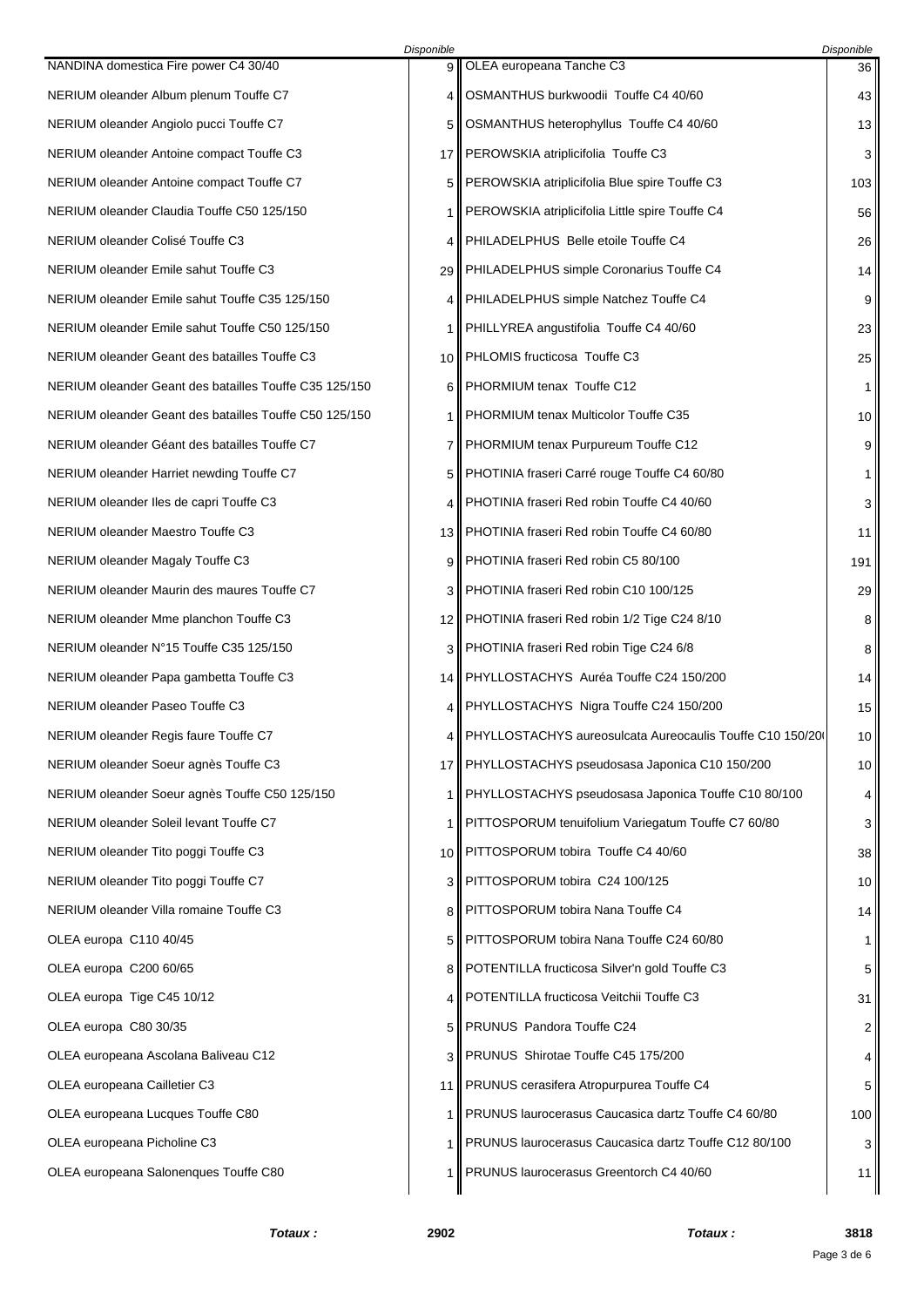|                                                   | Disponible |                                                            | Disponible |
|---------------------------------------------------|------------|------------------------------------------------------------|------------|
| PRUNUS laurocerasus Greentorch Touffe C10 60/80   | 50         | THYMUS citrodorus C1                                       | 48         |
| PRUNUS laurocerasus Herbergii Touffe C4 40/60     | 40         | <b>THYMUS vulgaris Compact C1</b>                          | 41         |
| <b>PRUNUS laurocerasus Mount vernon Touffe C4</b> | 6          | VERBENA bosnariensis C2                                    | 55         |
| PRUNUS laurocerasus Otto luyken Touffe C4 40/60   | 4          | VIBURNUM bodnantense Dawn Touffe C4                        | 29         |
| PRUNUS laurocerasus Rotondifolia Touffe C4 40/60  | 100        | VIBURNUM burkwoodii Anne russel Touffe C4                  | 5          |
| PRUNUS laurocerasus Rotondifolia Touffe C4 60/80  | 11         | VIBURNUM davidii Angustifolia Touffe C4                    | 2          |
| PRUNUS serrulata Accolade Touffe C24 125/150      | 1          | VIBURNUM lantana Touffe C12                                | 6          |
| PUNICA granatum Maxi rubra Touffe C3 60/80        | 33         | VIBURNUM plicatum Lanarth Touffe C4 40/60                  | 31         |
| PUNICA granatum Nana Touffe C3                    | 18         | VIBURNUM plicatum Lanarth Touffe C12                       | 10         |
| PUNICA pleniflora Nana C3                         | 24         | VIBURNUM sargenti Onondaga Touffe C4                       | 5          |
| PYRACANTHA Orange glow Touffe C3 60/90            | 6          | VIBURNUM tinus Touffe C4 60/80                             | 9          |
| PYRACANTHA Red column Touffe C3 60/90             | 8          | VITEX agnus-castus Latifolia Touffe C4                     | 6          |
| PYRACANTHA Soleil d or Touffe C3 60/90            | 8          | WEIGELA Alexandra cov Touffe C4                            | 10         |
| RHAMNUS alaternus Touffe C4 30/40                 | 4          | WEIGELA Blanc Touffe C4                                    | 6          |
| RHAMNUS alaternus Variegata Touffe C4 30/40       | 6          | WEIGELA Bristol ruby Touffe C4                             | 38         |
| RIBES sanguineum Pulborough scarlet Touffe C4     | 4          | WEIGELA Marjorie Touffe C4                                 | 37         |
| ROSMARINUS officinalis Corsican blue Touffe C3    | 37         | WEIGELA Red prince Touffe C4                               | 25         |
| ROSMARINUS officinalis Prostatus C2               | 65         | WEIGELA Stelznieri C4                                      | 34         |
| SALIX integra Hakuro nishiki Touffe C4            | 6          | WEIGELA florida Sunny fantasy C4                           | 15         |
| SALIX matsudana Tortuosa Touffe C4                | 2          | YUCCA filamentosa Panaché Touffe C12                       | 1          |
| SALVIA grahamii Violette C2                       | 63         | ABIES nordmaniana C24 100/125                              | 1          |
| SALVIA microphylla Hot lips C2                    | 46         | CEDRUS deodara C45 175/200                                 | 1          |
| SALVIA microphylla Pink blush C2                  | 45         | CHAMAECYPARIS obtusa Pygmae C5                             | 10         |
| SALVIA microphylla Royal bumble C2                |            | 30   CHAMAECYPARIS pisifera Filifera nana C5               | 9          |
| SPARTIUM junceum Touffe C3                        | 28         | CRYPTOMERIA japonica Monstrosa nana C5                     | 7          |
| SPIRAEA Anthony waterer Touffe C3                 |            | 52    CRYPTOMERIA japonica Yokohama C5                     | 8          |
| SPIRAEA Arguta Touffe C3                          | 4          | CUPRESSOCYPARIS leylandi Boutures C10 125/150              | 25         |
| SPIRAEA Crispa Touffe C3                          | 33         | CUPRESSOCYPARIS leylandi Clone jpvl C4 80/100              | 224        |
| SPIRAEA Gold flame Touffe C3                      | 18 I       | CUPRESSOCYPARIS leylandii Castlewellan 3 boules C24 100/1: | 5          |
| SPIRAEA Shirobana / gunpéï Touffe C3              | 55         | CUPRESSUS arizonica Glauca fastigiata C12 100/125          | 10         |
| SPIRAEA Van houttéi Touffe C4                     | 16 I       | CUPRESSUS macrocarpa Gold crest C12 150/175                | 4          |
| SPIRAEA billardii Latifolia Touffe C4             | 4          | CUPRESSUS sempervirens Totem C3 60/80                      | 14         |
| SPIRAEA japonica Golden princess Touffe C3        | 1          | CUPRESSUS sempervirens Totem C12 80/100                    | 2          |
| SYMPHORICARPOS blanche White hedge Touffe C3      | 120        | CUPRESSUS sempervirens Totem C12 100/125                   | 2          |
| SYRINGA vulgaris Belle de moscou Touffe C4        | 21         | CUPRESSUS sempervirens Totem C24 150/175                   | 4          |
| SYRINGA vulgaris Firmament Touffe C4              | 1          | CUPRESSUS sempervirens Totem C24 175/200                   | 1          |
| SYRINGA vulgaris Président grévy Touffe C4        | 32 I       | GINKGO biloba Blagon mâle Touffe C12 100/125               | 19         |
| SYRINGA vulgaris Prince wolkonsky Touffe C4       | 7          | JUNIPERUS chinensis Pfitz vert C24 80/100                  | 7          |
| TEUCRIUM fruticans Touffe C3 40/60                | 50 I       | JUNIPERUS communis Hybernica C12 60/80                     | 1          |
|                                                   |            |                                                            |            |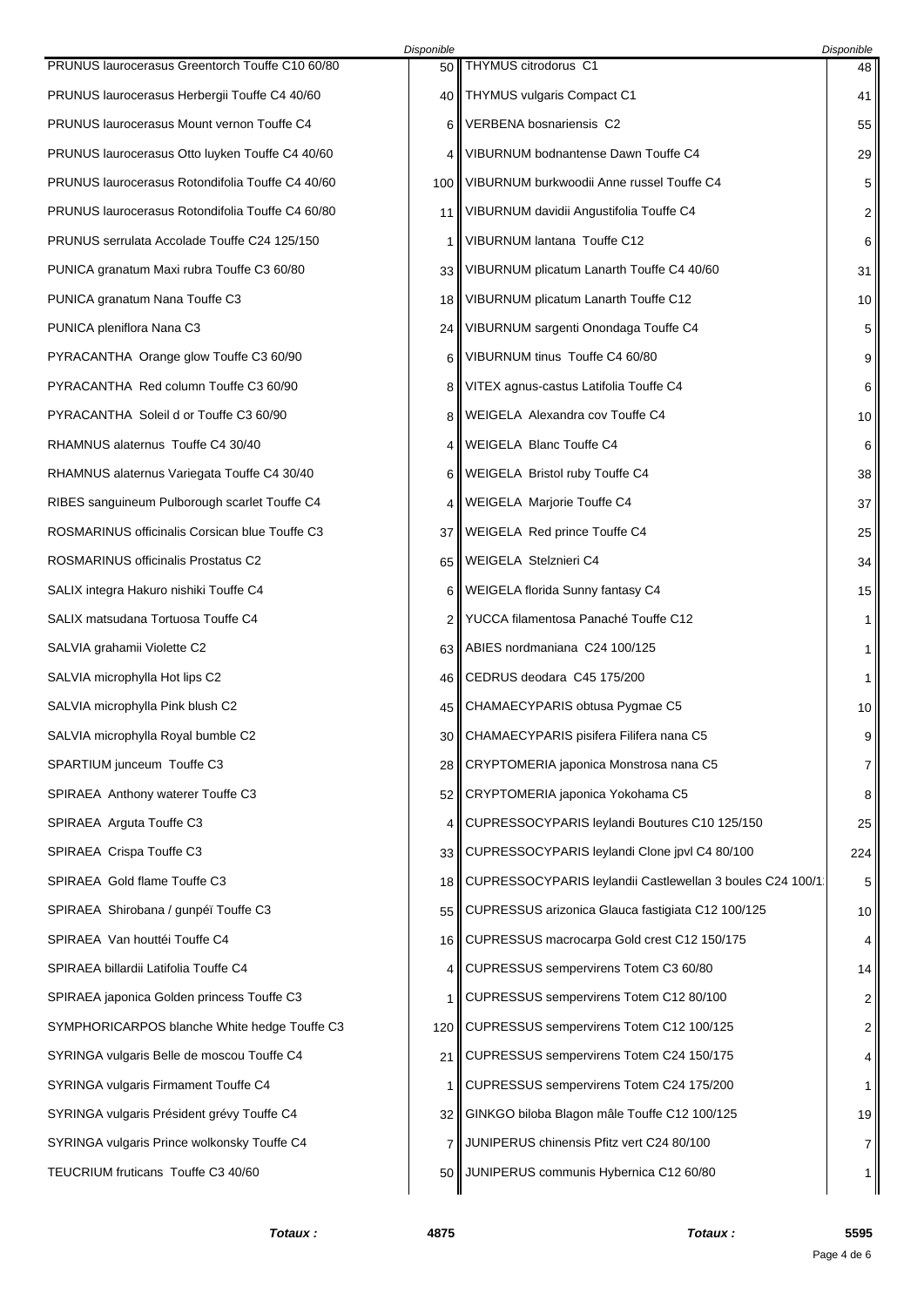|                                            | Disponible |                                                          | Disponible   |
|--------------------------------------------|------------|----------------------------------------------------------|--------------|
| JUNIPERUS squamata Holger C5               | 1          | PARTHENOCISSUS quinquefolia Engelmanii C3                | 11           |
| PINUS halepensis C24 175/200               | 2          | PASSIFLORA caerulea C3                                   | 10           |
| PINUS pinea 150/175 C24 10/12              |            | 10    PLUMBAGO capensis C3                               | 10           |
| PINUS pinea 175/200 C24 12/14              | 7          | POLYGONUM aubertii C3                                    | 8            |
| PINUS pinea 200/250 C45 14/16              | 10         | RHYNCOSPERMUM jasminoïdes C3                             | 8            |
| PODOCARPUS lawrencii Red tip C5            | 5          | SOLANUM jasminoides C3                                   | 7            |
| TAXUS baccata Boule C7 35/40               | 4          | WISTERIA blanc C3                                        | 2            |
| THUJA occidentalis Danica C5               | 9          | WISTERIA rose C3                                         | 9            |
| THUJA occidentalis Rheingold C5            | 7          | WISTERIA violet C3                                       | 5            |
| THUJA orientalis Auréa nana C5             | 4          | ROSIER fl groupées Iceberg C5 Vté Courante               | 4            |
| TSUGA canadensis Jeddeloh C5               | 7          | ROSIER fl groupées Lily marleen C5 Vté Courante          | 8            |
| IMPATIENT Godet                            | 1          | ROSIER fl groupées Yellow hammer C5 Vté Courante         | 10           |
| OEILLET varié Pot de 11                    | 1          | ROSIER grandes fleurs Edith piaf ® C5 Vté protégée       | 1            |
| CAREX morrowii Evergold C2                 | 84 II      | ROSIER grandes fleurs Ruban rouge ® C5 Vté protégée      | 3            |
| DESCHAMPSIA cespitosa C2                   | 6          | ROSIER grimpant Bank s alba C5 Vté Courante              | 2            |
| FESTUCA glauca Elijah blue C2              | 53 I       | ROSIER grimpant Bank s lutea C5 Vté Courante             | 1            |
| <b>IMPERATA cylindrica Red baron C2</b>    | 66         | ROSIER grimpant Bank s rosea C3 Vté Courante             | 3            |
| MISCANTHUS sinensis C2                     | 85         | ROSIER grimpant Bellagio ® C7 Vté protégée               | 7            |
| PENNISETUM alopecuroides C2                | 35         | ROSIER grimpant Christophe colomb ® C7 Vté protégée      | 1            |
| STIPA tenuifolia C2                        | 41         | ROSIER grimpant Le grand huit ® C7 Vté protégée          | 9            |
| ABUTILON megapotamicum C3                  | 10         | ROSIER grimpant Mme léon félix ® C7 Vté protégée         | 2            |
| CAMPSIS Mme gallen C3                      | 4          | ROSIER grimpant Pierre de ronsard ® C7 Vté protégée      | 3            |
| CAMPSIS capreolata Café / chocolat C3      | 6          | ROSIER grimpant Pink cloud C7 Vté Courante               | 2            |
| CAMPSIS rouge Atropurpurea C3              |            | 10    ROSIER grimpant Plein sud ® C7 Vté protégée        | 2            |
| CLEMATIS blanc Armandi apple blossom C3    | 9          | ROSIER grimpant Princesse de monaco ® C7 Vté protégée    | 2            |
| CLEMATIS blanc Montana grandiflora C2      | 2          | ROSIER grimpant Rimosa ® C7 Vté protégée                 | 4            |
| CLEMATIS rose Montana mayleen C2           | 3          | ROSIER grimpant Valse des neiges ® C7 Vté protégée       | 1            |
| CLEMATIS rose Montana rubens C2            | 2          | ROSIER grimpant Vanille fraise C7 Vté protégée           | 4            |
| HEDERA canariensis Gloire de marengo C3    | 3          | ROSIER grimpant Zephyr ® C7 Vté protégée                 | $\mathbf{1}$ |
| HYDRANGEA petiolaris C3                    | 8          | ROSIER paysager couvre sol Calizia ® C2 Vté protégée     | 4            |
| JASMINUS Officinale C3                     | 10 II      | ROSIER paysager couvre sol Emera ® C2 Vté protégée       | 11           |
| JASMINUS nudiflorum C3                     | 1          | ROSIER paysager couvre sol Kadora ® C2 Vté protégée      | 9            |
| LONICERA japonica Dropmore scarlet C3      | 8          | ROSIER paysager couvre sol Suneva ® C2 Vté protégée      | 2            |
| LONICERA japonica Halléana C3              | 5          | ROSIER paysager couvre sol Vesuvia ® C2 Vté protégée     | 4            |
| LONICERA japonica Heckrootii goldflamme C3 | 9          | ROSIER pleureur Neige d été C12 Vté Courante             | 1            |
| LONICERA japonica Henry cooper beauty C3   | 6          | ROSIER pleureur Xcellence de frontignan C12 Vté protégée | 1            |
| LONICERA japonica Sinensis C3              | 5          | <b>ROSIER sinensis Mutabilis C3</b>                      | 4            |
| PARTHENOCISSUS Robusta C3                  | 12 II      | ROSIER tige Bertrand amoussou ® C12 Vté protégée         | 1            |
| PARTHENOCISSUS Veitchii C3                 | 3 II       | ROSIER tige Good morning ® C12 Vté protégée              | 1            |
|                                            |            |                                                          |              |